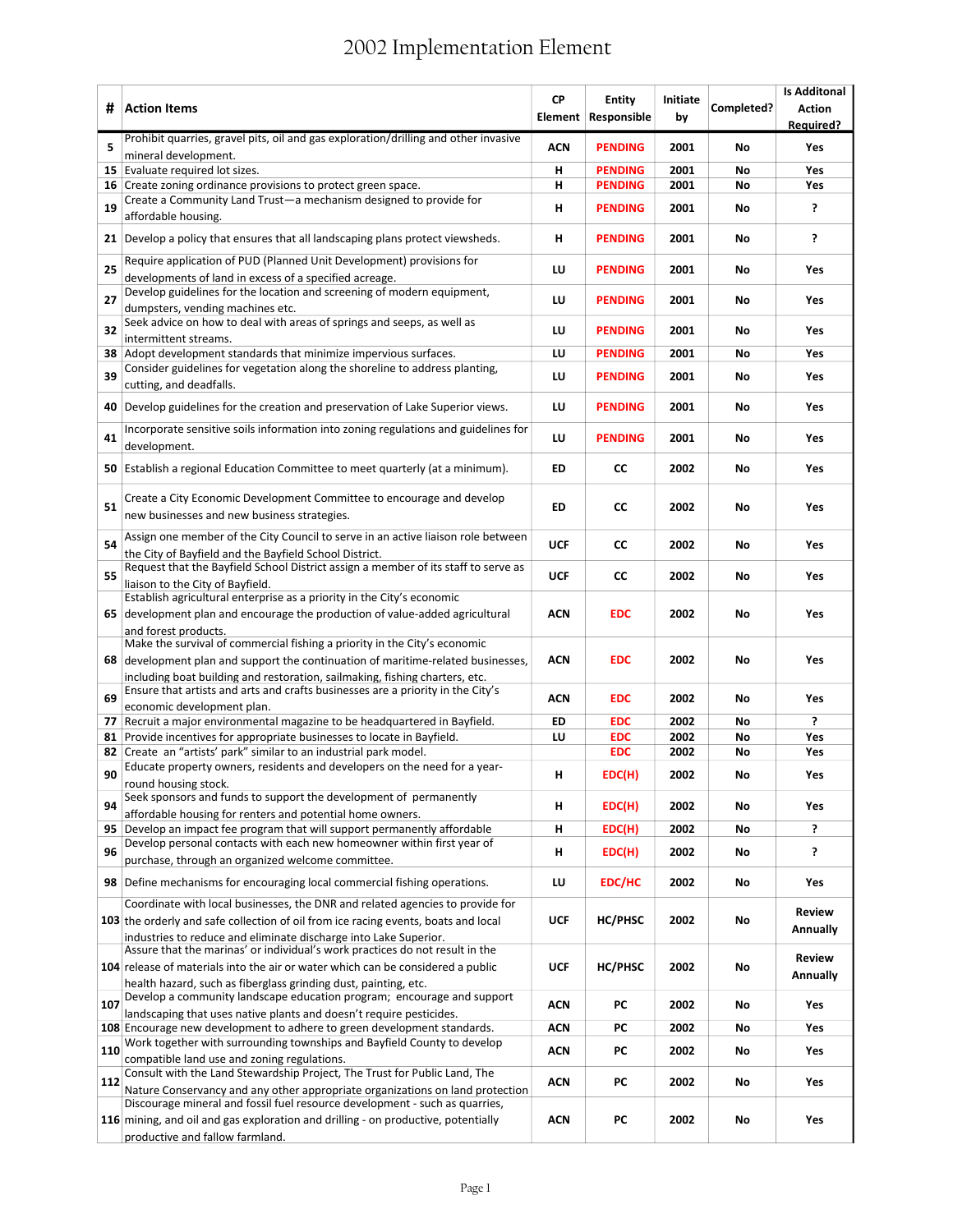## 2002 Implementation Element

| #   | <b>Action Items</b>                                                                                                                                                                                                                                             | <b>CP</b>  | <b>Entity</b><br>Element Responsible | Initiate<br>by | Completed? | <b>Is Additonal</b><br><b>Action</b><br><b>Required?</b> |
|-----|-----------------------------------------------------------------------------------------------------------------------------------------------------------------------------------------------------------------------------------------------------------------|------------|--------------------------------------|----------------|------------|----------------------------------------------------------|
|     | 123 Develop an incentive program to encourage development of buildable lots.                                                                                                                                                                                    | н          | PC                                   | 2002           | No         | Yes                                                      |
| 126 | Create a property maintenance ordinance that allows for effective control of<br>dilapidated structures, junked properties and noxious weeds.                                                                                                                    | н          | PC                                   | 2002           | No         | Yes                                                      |
| 128 | Revise demolition permit requirements to reflect standards of density and<br>character established for both commercial and residential areas of the City.                                                                                                       | LU         | <b>PC</b>                            | 2002           | No         | Yes                                                      |
| 130 | Support compact development patterns with smaller housing units (evaluate<br>required lot sizes; encourage building of duplexes on double lots; encourage<br>garage access off alleys; consider allowing residential development on single<br>lots).            | LU         | PC                                   | 2002           | No         | Yes                                                      |
| 131 | Require new developments (over a certain acreage) to provide a balance of<br>large and small lots and/or houses.                                                                                                                                                | LU         | <b>PC</b>                            | 2002           | No         | Yes                                                      |
|     | 135 Re-examine uses allowed in zoning districts for appropriateness.                                                                                                                                                                                            | LU         | PC                                   | 2002           | Yes/NO     | Yes                                                      |
| 138 | Minimize strip development, enhance scenic beauty through vegetative<br>screening and develop architectural standards.                                                                                                                                          | LU         | <b>PC</b>                            | 2002           | No         | Yes                                                      |
| 139 | Work toward intergovernmental agreements with surrounding communities<br>(e.g. state Scenic By-Way program).                                                                                                                                                    | LU         | PC                                   | 2002           | No         | Yes                                                      |
|     | 144 Plan for and develop a green buffer around the City.                                                                                                                                                                                                        | LU         | <b>PC</b>                            | 2002           | No         | Yes                                                      |
|     | 145 Develop a property maintenance ordinance.                                                                                                                                                                                                                   | LU         | <b>PC</b>                            | 2002           | No         | Yes                                                      |
| 146 | Provide guidelines for development on densely wooded parcels and consider<br>limiting clearing to a certain percentage of trees on a parcel.                                                                                                                    | LU         | PC                                   | 2002           | No         | Yes                                                      |
| 148 | Work cooperatively with adjacent communities to develop guidelines for<br>communications tower placement.                                                                                                                                                       | LU         | PC                                   | 2002           | No         | Yes                                                      |
|     | 152 Develop a long-term plan for the City Dock and Marina.                                                                                                                                                                                                      | <b>ED</b>  | PC/HC                                | 2002           | No         | Yes                                                      |
| 153 | Develop a long-range harbor plan that addresses the City's existing strengths<br>and weaknesses and desired direction for its harbor and lakefront resources.                                                                                                   | T          | PC/HC                                | 2002           | No         | Yes                                                      |
| 154 | Review zoning code provisions regarding parking downtown, and require review<br>of all parking proposals.                                                                                                                                                       | LU         | <b>PC/PKC</b>                        | 2002           | No         | Yes                                                      |
| 161 | Evaluate the local demand for a program that provides transportation<br>assistance services.                                                                                                                                                                    | T          | <b>PHSC</b>                          | 2002           | No         | Yes                                                      |
|     | <b>162</b> Establish a mercury reduction program in the City.                                                                                                                                                                                                   | UCF        | <b>PHSC</b>                          | 2002           | <b>NO</b>  | <b>Review</b><br>Periodically                            |
|     | Identify a site for a City of Bayfield Community Parking Facility that provides<br>166 parking, plus a range of amenities such as public restrooms, public notice                                                                                               | T          | <b>PKC</b>                           | 2002           | No         | Yes                                                      |
|     | board/kiosk, shuttle service, tourist information, etc.<br>Develop pro-active partnerships between the business community and the City<br>167 to identify and make use of under-utilized sites or sites committed to other uses<br>that have parking potential. | т          | <b>PKC</b>                           | 2002           | No         | Yes                                                      |
|     | Develop a City of Bayfield Community Parking Facility that provides parking,<br>169 plus a range of amenities such as public restrooms, public notice board/kiosk,<br>shuttle service, tourist information, etc.                                                | T          | <b>PKC</b>                           | 2002           | No         | Yes                                                      |
| 171 | Work with the Red Cliff Tribe to develop a plan to integrate Ojibwe culture and<br>history into the Bayfield community.                                                                                                                                         | <b>ACN</b> | <b>PRC</b>                           | 2002           | No         | <sup>2</sup>                                             |
| 190 | Identify and prioritize sites of concern and traffic hazard areas and develop a list<br>of recommendations, budget and timeline for them to be addressed.                                                                                                       | T          | <b>PWC</b>                           | 2002           | No         | <sup>2</sup>                                             |
| 191 | Identify vehicular traffic routes that might be impacted by residential and<br>commercial development and expansion.                                                                                                                                            | T          | <b>PWC</b>                           | 2002           | No         | <sup>2</sup>                                             |
| 195 | Develop and maintain an on-going sidewalk plan, budget and timeline for the<br>maintenance and development of the City's sidewalk system.                                                                                                                       | т          | <b>PWC</b>                           | 2002           | <b>NO</b>  | <b>YES</b>                                               |
| 206 | Review the potential for the eventual consolidation of regional high schools<br>while retaining the local elementary schools within each community.                                                                                                             | <b>UCF</b> | <b>REC</b>                           | 2002           | No         | Yes                                                      |
|     | 210 Provide a list of appropriate tree species for planting in the City.                                                                                                                                                                                        | LU         | TВ                                   | 2002           | No         | Yes                                                      |
|     | 211 Define and catalogue "heritage trees" and provide for their protection.                                                                                                                                                                                     | LU         | TВ                                   | 2002           | No         | Yes                                                      |
| 214 | Develop an environmental review process to be used as part of overall<br>development approval process.                                                                                                                                                          | LU         | СC                                   | 2003           | No         | <b>YES</b>                                               |
| 215 | Create a City/Town or regional Building Inspector position to ensure that all<br>development is sustainable.                                                                                                                                                    | <b>UCF</b> | СC                                   | 2003           | No         | Yes                                                      |
| 216 | Develop a City/County work group and seek partner agencies such as the<br>Department of Natural Resources to identify regional threats to water quality.                                                                                                        | <b>UCF</b> | <b>CC</b>                            | 2003           | No         | <b>Review</b><br>Periodically                            |